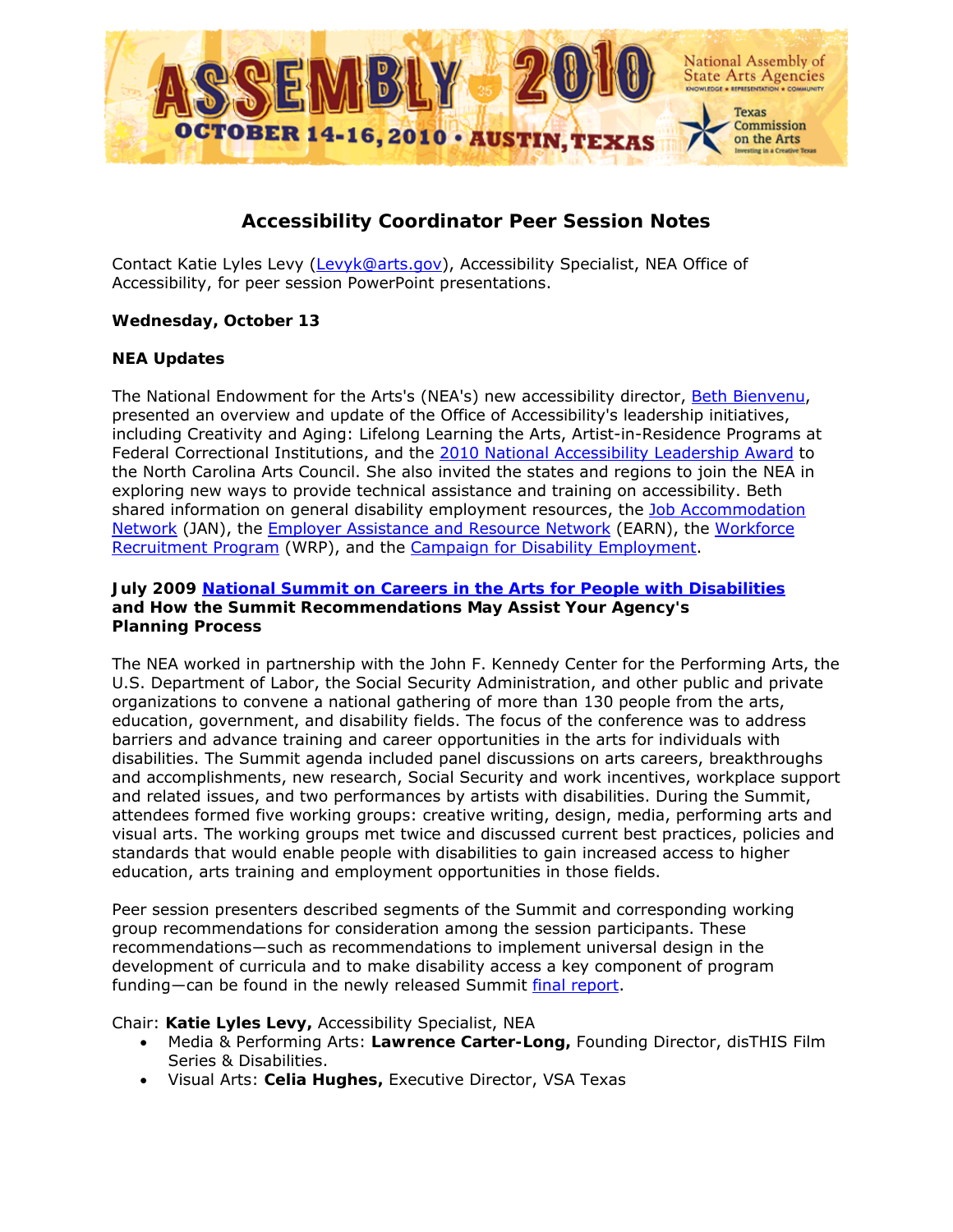• Design: **Sherry Snipes,** Director, Diversity & Inclusion, The American Institute of Architects

## **2009 National Accessibility Leadership Award Recipient**

Executive Director **Lewis Ricci** and Accessibility Coordinator **Kristina Davis** of the Indiana Arts Commission (IAC)*,* and visual artist **Wug Laku,** discussed ArtsWORK Indiana, an informal, statewide group of people interested in improving arts-related professional opportunities and careers for people with disabilities. ArtsWORK is jointly supported by IAC, VSA arts of Indiana, and the Indiana Institute on Disability and Community at Indiana University. A key aspect of ArtsWORK is its [website,](http://www.artsworkindiana.org/) where visitors can find information on employment and disability issues, artistic opportunities, accessible accommodations at arts venues, a directory of Indiana artists and art administrators, and an on-line catalogue where artists may exhibit their work by uploading images and artist statements.

The Commission received the Arts Endowment's [2009 National Accessibility Leadership](http://www.nea.gov/news/news09/accessibility-award.html)  [Award,](http://www.nea.gov/news/news09/accessibility-award.html) which IAC used to add an "artist access" category to their Individual Artists Program Grant that provides funding for artistic and career development. Fourteen artists were awarded Individual Artists Program Grants under this new category. ArtsWORK, in order to maintain the momentum and interest resulting from the individual grants, identified two to three satellite locations and partners around the state to establish creative networks. Each satellite location employs an artist to aid in the facilitation of meetings, membership recruitment, development of local resources and administration of monthly professional development presentations. Next steps for ArtsWORK Indiana include developing an organization structure, building capacity, supporting career development, updating the ArtsWORK Web site, and building and maintaining partnerships.

### **Statewide Forums on Careers in the Arts**

Twenty-seven states continue to convene statewide forums and conduct follow-up projects that address training and jobs for artists with disabilities. **Olivia Raynor,** director of the National Arts and Disability Center (NADC) at UCLA, chaired this segment, providing [background on the statewide forums,](http://nadc.ucla.edu/statewideforum.cfm) review of NADC's role, types of forum activities, examples of successful partnerships, and sustainable follow-up project samples. The proposed future directions for the statewide forums and follow-up activities include making the business case to arts employers for hiring artists with disabilities and giving prominence to the youth voice and perspective.

**Encarnación Teruel,** director of Visual Arts, Media Arts, & Multi-Disciplinary Programs and accessibility coordinator at the Illinois Arts Council (IAC), discussed the Illinois "[Universal](http://www.illinois.gov/PressReleases/ShowPressRelease.cfm?SubjectID=70&RecNum=7449)  [Arts Illinois](http://www.illinois.gov/PressReleases/ShowPressRelease.cfm?SubjectID=70&RecNum=7449)" statewide forum. IAC partnered with the Illinois Department of Human Services, Access Living of Metro Chicago, the Springfield Arts Council, and the Illinois Network of Centers for Independent Living to plan and conduct forums in the northern (Chicago) and central (Springfield) part of the state in May 2009. Responses from a call for information survey made available with the publicity and preregistration materials allowed IAC to tailor each forum to the specific needs and interests of the respondents and their locations. Both forums included presentations on state resources and services, professional development, discussion roundtables, and artist showcases.

**An-Ming Truxes,** Arts Division director of Connecticut Commission on Culture & Tourism (CCT), reviewed Connecticut's statewide forum and follow-up projects. CCT convened a statewide forum in November 2008 in partnership with Young Audiences Arts for Learning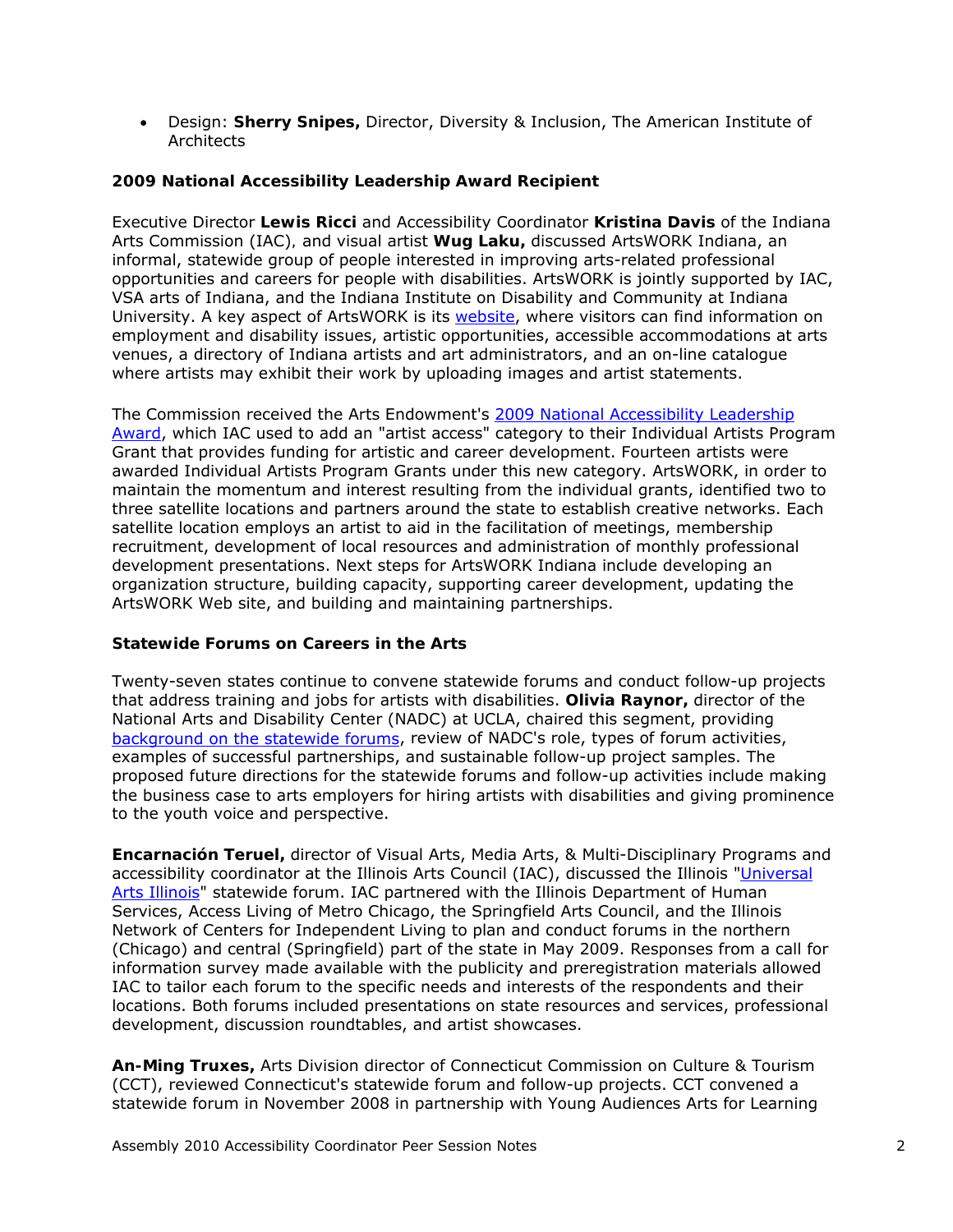Connecticut (YAC), the state's VSA arts affiliate. Truxes recommended that a successful forum includes diversity in the statewide advisory committee, involvement of providers and agencies that serve people with disabilities, involvement of education institutions, and planning time. Challenges recognized in carrying out the Connecticut forum included the identification of artists with disabilities, transportation and technical difficulties experienced at the facility. With 2010 statewide forum follow-up funding, CCT and YAC are collaborating on a series of three juried exhibitions of artwork by artists with disabilities in 2010 and 2011. The exhibitions, entitled [CHANGE](http://www.ct.gov/cct/lib/cct/arts/artists_with_disabilitiy_exhibition/changebrochure.pdf), include 56 artworks representing 39 artists from 18 cities and towns in Connecticut.

### *Thursday, October 14*

### **The Arts and Military Families**

**Laura Scanlan,** the Arts Endowment's state and regional director, addressed the NEA's efforts to increase the participation of military personnel and their families in arts programs throughout the country. Since 2004, [Operation Homecoming](http://www.nea.gov/national/homecoming/index.html) has preserved the stories of U.S. military members and their families through a writing-the-wartime-experience project. Through writing workshops and an open call for writing submissions, the NEA received more than 10,000 pages of writing. Almost 100 of the uncensored personal writings were published in an anthology, *Operation Homecoming: Iraq, Afghanistan, and the Home Front in the Words of U.S. Troops and Their Families*. All of the 1,200 writing submissions will be preserved in both the U.S. National Archives and the Library of Congress's Veterans History Project. In 2008, the NEA initiated a partnership with the Department of Veterans Affairs to conduct writing workshops with veterans as well as active duty troops. In May 2010, the NEA launched the [Blue Star Museum](http://www.arts.gov/national/bluestarmuseums/index.html) initiative, a partnership with Blue Star Families and more than 900 museums in all 50 states offering free admission to military personnel and their families from Memorial Day through Labor Day, 2010.

### **Universal Design Case Studies and Access to Design Professions**

**Valerie Fletcher,** executive director of the Institute for Human Centered Design, addressed the importance of universal design and presented the new NEA-funded, web-based, international collection of case studies on universal design in the built environment. Fletcher discussed how design powerfully and profoundly influences us and our sense of confidence, comfort and control, and that variation in ability is ordinary, not special, and affects most of us for at least part of our lives. She highlighted the [principles of universal design,](http://www.adaptenv.org/index.php?option=Content&Itemid=25) changing demographics in terms of disability and the aging population, and the [UN Convention on the](http://www.un.org/disabilities/)  [Rights of Persons with Disabilities](http://www.un.org/disabilities/).

The Institute's evolving [Universal Design Case Studies](http://www.udcasestudies.org/) website illustrates with high-quality photographs, floor plans and detailed descriptions the difference between compliance with minimum access standards and good universal design that embraces human differences and diversity. An international jury of experts from eight nations reviews each case study submission for inclusion on the website. Each case study includes the project details, such as funding, and the project team, including consultants, architects and engineers. Categories of case studies include outdoor spaces, cultural spaces, housing, public buildings, historical preservation, transportation and education. Fletcher also briefly presented the [Access to Design Professions](http://www.adaptenv.org/index.php?Itemid=37&option=Project) project, which is an NEA-funded initiative to engage students with disabilities in design careers. Access to Design has established a network of designers with disabilities, provided e-mentoring to students, surveyed design schools and hosted small incentive projects in schools to explore universal design.